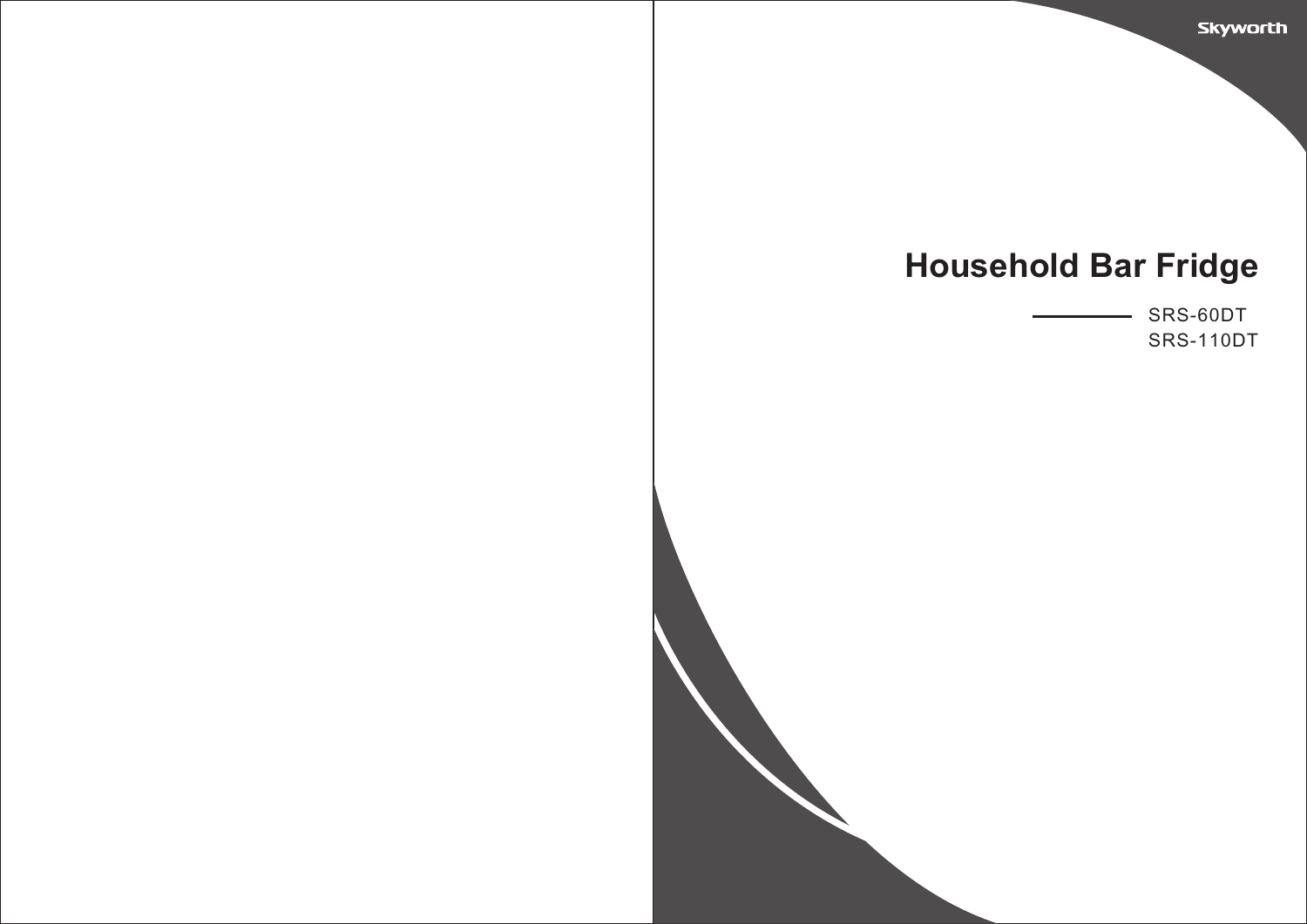#### **Insurance**

# **WARNING!**

- This appliance is intended to be used in a household and similar applications such as: ·
	- staff kitchen areas in shops, offices and other working environments;
	- farm houses and by clients in hotels, motels and other residential type environments;
	- bed and breakfast type environments;
	- catering and similar non-retail applications.
	- · Do not damage the refrigerant circuit.
- · The appliance is not intended to be used by persons (including children) with reduced physical, sensory or mental capabilities, or lack of experience and knowledge, unless under supervision or instruction regarding the use of the appliance to ensure their safety and the appliance not being played with or misused.
- $\cdot$  If the power supply cord is damaged, it must be replaced by the manufacturer it's service agent or a similarly qualified person in order to avoid a hazard.
- · Keep ventilation openings, in the appliance enclosure or in the built-in structure, clear of obstruction.
- · Do not use mechanical devices or other means to accelerate the defrosting process, other than those recommended by the manufacturer.
- · Do not use electrical appliances inside the food storage compartments of the appliance, unless they are of the type recommended by the manufacturer.
- · Do not store explosive substances such as aerosol cans with a flammable propellant in this appliance.

### ! **Any warranty provided with this product does not cover loss of** ! **fridge**/**freezer content**.

Any claim for loss, damage, costs or expenses of an indirect or consequential nature including any economic loss or damage to foodstuffs or any other goods is excluded. We recommend that you inspect your fridge/freezer regularly to check that it is working correctly, losses can result from deterioration following breakdown or accidental failure of the appliance, fuses, plugs or public electricity supply, these can be covered by your standard home insurance or might require extra cover. Check with your insurance provider.

#### **Important Note**:

This appliance is marked according to the European directive 2002/96/EC on Waste Electrical and Electronic Equipment (WEEE). By ensuring this product is disposed of correctly, you will help prevent potential negative consequences for the environment and human health, which could otherwise be caused by inappropriate waste handling of this product.

The symbol on the product, or on the documents accompanying the product, the Crossed Out Wheelie Bin, indicates that this appliance may not be treated as household waste. Instead it shall be handed over to the applicable collection point for the recycling of electrical and electronic equipment.

Disposal must be carried out in accordance with local environmental regulations for waste disposal. For more detailed information about treatment, recovery and recycling of this product, please contact your local authority, your household waste disposal service or the retailer where you purchased the product.



We continuously try to improve our products for the benefit of our customers. For this reason we reserve the right to make changes to any product at any time, without notice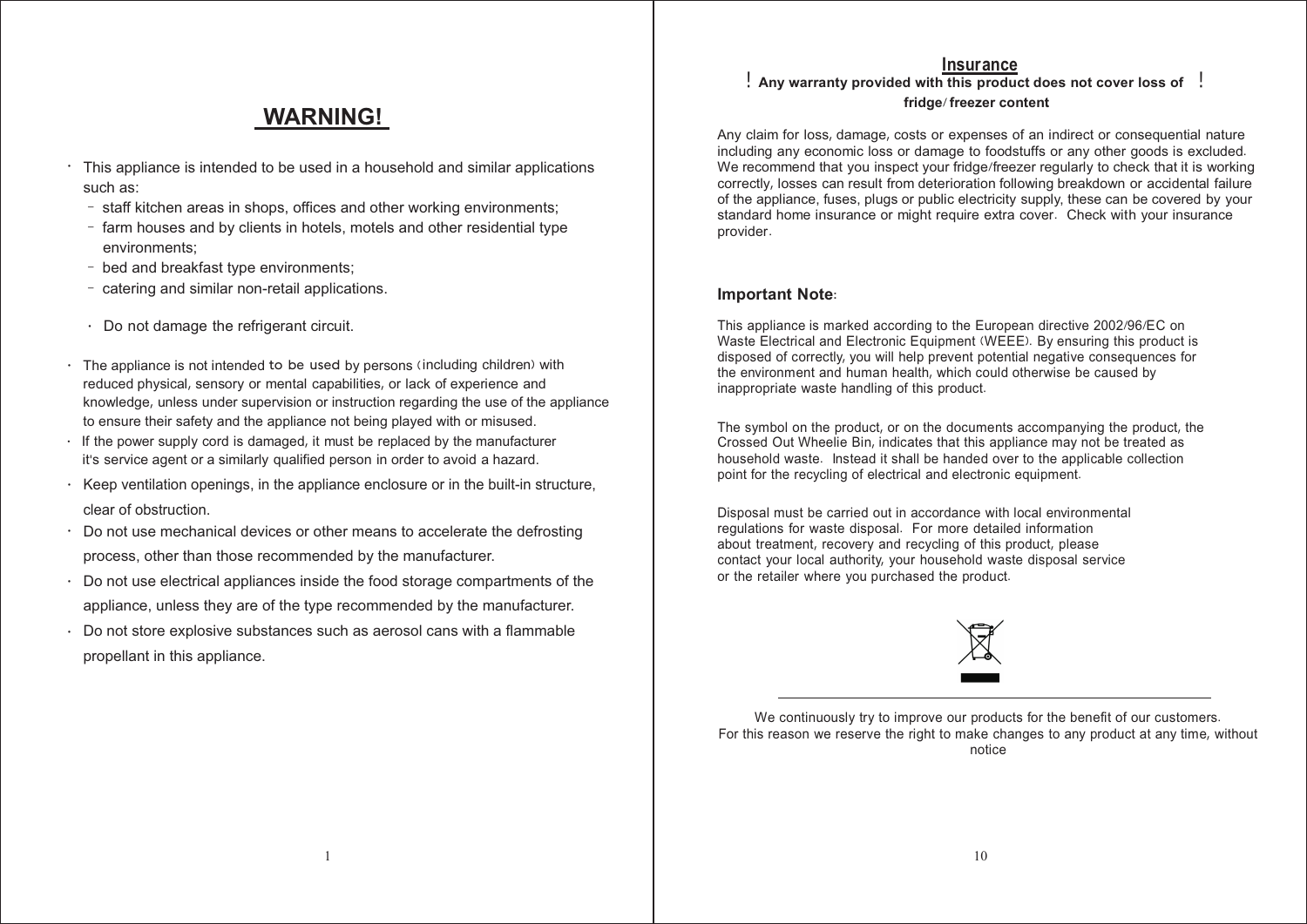#### **4**.**6**. **What to do if something goes wrong**

There is no power to the appliance:

- · Check there is not a power cut
- · Check there is power to the electric socket/appliance
- · Check the fuse in the plug (Must be 13 amp)
- · Check that the thermostat has been set to position 1 or above (see section 3.2.)

The compressor runs continuously:

- · Are the doors closed correctly?
- $\cdot$  Have large quantities of food recently been added to the appliance? if yes, allow the interior temperature to recover
- $\cdot$  Have the appliance doors been opened frequently? if yes, allow the interior temperature to recover
- · Check that the Thermostat Control has not been set to maximum

There is excessive frost/ice build up:

- · Ensure that the doors have been closed correctly
- · Ensure that the door seals are clean and sealing correctly
- · Check that the Thermostat Control has not been set to maximum

The appliance is making a noise:

- · Refer to Normal Operating Sounds, section 3.4
- · Ensure that the appliance has been installed correctly (see section 1).

If after the above checks there is still a fault please contact your retailer.

# **Introduction**

Thank you for choosing this appliance. It has been designed to give you years of trouble-free use provided it is installed and maintained correctly.

Please read these instructions carefully before installing or using your appliance. It is advisable to keep your purchase and installation receipts with these instructions in a safe place for future reference. Included is some important safety information in addition to guidelines and recommendations that will enable you to take full advantage of all the functions available.

This quality appliance has been tested and certified to meet all applicable Europe electrical and safety standards.

This appliance must be installed and connected in accordance with current regulations by a qualified electrician.

After unpacking the appliance ensure that there is no visible damage. If the appliance has been damaged during transit, do not use it, contact your retailer immediately.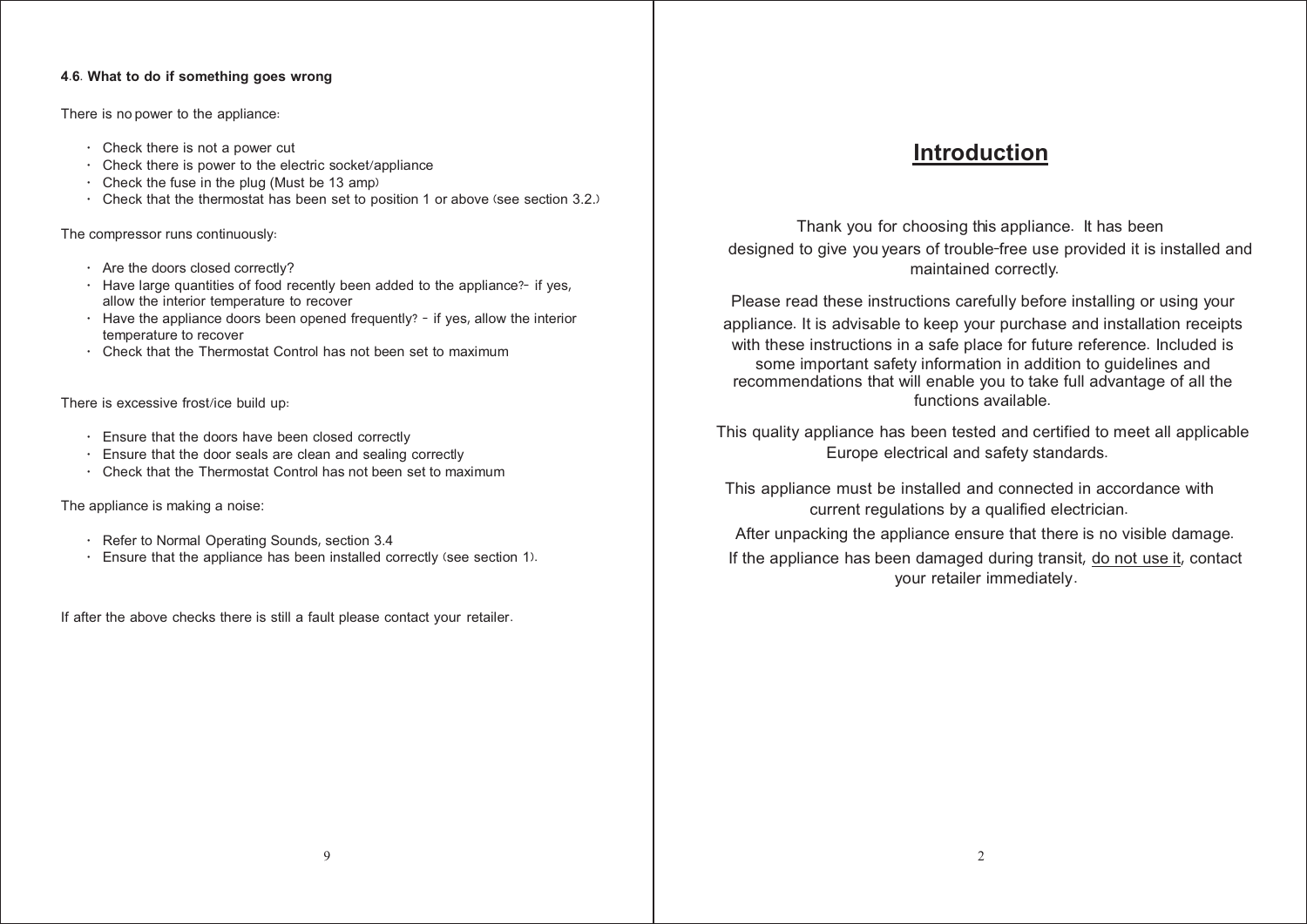# **Description of the Appliance**



- **1 Thermostat Contro(Interior Light)**
- **2 Interior Glass Shelf**
- **3 Salad Crisper Cover**
- **4 Salad Crisper Box with Glass Shelf**
- **5 Levelling Feet**
- **6 Door Storage(above)**
- **7 Door Storage(under)**

(Picture shown for indicative purposes only, model supplied may differ).

# **Section 4**. **Maintenance**

**Before any maintenance or cleaning work is carried out**, **DISCONNECT the appliance from the ELECTRICITY supply**.

### **4**.**1**. **Internal Cleaning**

Clean the interior and accessories with warm water and bicarbonate of soda (5ml to 0.5 litre of water). Rinse and dry thoroughly. Do not use detergents, abrasive powders, highly perfumed cleaning products, wax polishes or cleaning products containing bleach or alcohol.

### **4**.**2**. **External Cleaning**

Wash the outer cabinet with warm soapy water. Do NOT use abrasive products. There may be sharp edges on the underside of the product, so care should be taken when cleaning. Once or twice a year dust the rear of the appliance and the compressor at the back of the appliance, with a brush or vacuum cleaner, as an accumulation of dust will affect the performance of the appliance and cause increased energy consumption.

### **4**.**3**. **Defrosting**

The fridge compartment will automatically defrost itself. However, you will need to defrost the freezer periodically. Whenice build up in the freezer exceeds 3-5mm, empty the contents and switch off the appliance, leave the door open and allow the ice to melt. Place the frozen foods items in a cool-bag or wrap them in thick newspaper. **Do not use sharp objects to scrape the ice away**. Clean and dry theinterior, close the door and turn on the power to the appliance. When the power has been restored the appliance will start to operate but it may take some time to achieve the pre-set operating temperature.

# **4**.**4**. **When the appliance is not in use**

When the appliance is not in use for long periods, remove the contents, disconnect from the electricity supply and clean the appliance, leaving the door ajar until you wish to use the appliance again.

# **4**.**5**. **Changing the Interior Light**

- · Switch off the power supply to the appliance
- · Remove the plastic light cover
- · Remove the lamp from the light unit.
- · Replace the lamp with a suitable replacement (10W)
- · Refit the cover and switch the appliance back on.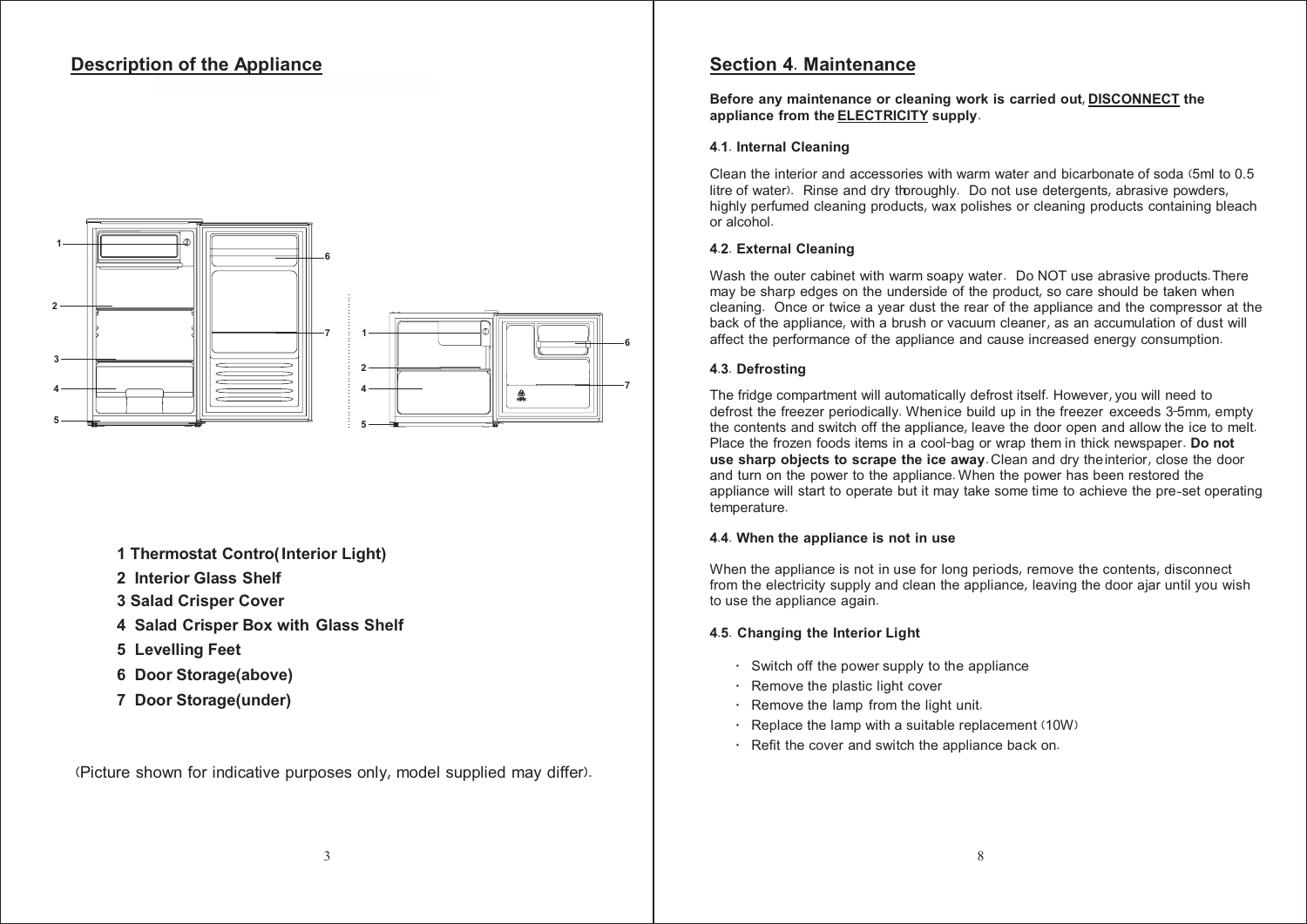#### **3**.**4**. **Normal Operating Sounds**

You may hear faint gurgling or bubbling sounds when the refrigerant is pumped to the cooling system and through the coils or tubing at the rear of the appliance. When the compressor is in operation you may hear a slight whirring sound or pulsating noise. The thermostat controls the operation of the compressor, and you may hear a slight click as it cycles in and out.

#### **3**.**5**. **Energy Saving Advice**

- $\cdot$  Do not install the appliance close to a sources of heat, such as a cooker, dishwasher or radiator.
- · Situate the appliance in a cool well-ventilated room and make sure that the air vents are clear
- $\cdot$  Try to avoid keeping the doors open for a long time, warm air will enter the cabinet and may cause a build-up of ice as well as affecting the energy consumption. Ensure there are no obstructions preventing the doors from closing properly
- · Ensure that the door seals are clean and there are no tears or splits.
- Keep the most perishable foods, (those with a short shelf-life, such as cooked meats), in the coldest part of the fridge. The Salad Crisper Box is the warmest part of your fridge and should be used for vegetables, salads and fruits etc. (see Description of Appliance on Page 2)
- Do not overload the fridge: the cooling air that circulates to keep the fridge cold gets blocked and pockets of warm air form.
- Do not put hot food into the fridge or freezer? let it cool down first.

#### **3**.**6**. **In the Event of a Power Failure**

If there is a power failure, keep the doors cbsed. When the power has been restored the appliance will start to operate but it may take some time to achieve the pre-set operating temperature. Check the condition of your stored food items and liquids.

# **CONTENTS**:

**Section 1**. **Installation**

**Section 2**. **Safety Advice**

**Section 3**. **Operating the Appliance**

**Section 4**. **Maintenance**

# **Section 1**. **Installation**

- · **IMPORTANT**! This appliance must be left to stand in an upright position for at least 4 hours before being switched on for the first time.
- · This appliance has been designed for Domestic Use Only.
- · Remove all packaging and securing tape from the appliance.
- · Wash the interior of the appliance with luke warm water containing a small amount of bicarbonate soda (5ml to 0.5 litres of water).
- · Position the appliance in a dry atmosphere and out of direct sunlight.
- · Do not position next to a cooker or other sources of heat, i.e. radiator.
- · **This appliance should not be sited in a cold atmosphere**, **i**.**e**.**garage or shed**. **Doing so may cause the freezer unit to underfreeze**.
- · If positioned next to another fridge or freezer, leave a minimum gap of 2cm between the appliances in order to avoid condensation.
- · A clearance of 50mm should be left above the appliance. If this cannot be achieved you should ensure a clearance of 25mm is maintained on each side of the appliance.
- · Fit the plastic wall spacers to the condenser on the rear of the appliance, this will ensure an air gap between the appliance and the wall.
- · Do not place or store heavy items on the top of this appliance.
- Ensure that the appliance is positioned on a firm flat floor.
- · This appliance must be level. Adjust the level by screwing the adjustable feet up or down (use your fingers or a suitable spanner).
- Ensure that the appliance is upright and both feet are in firm contact with the floor so that the cabinet is stable.
- · Connect the plug to an adjacent 13amp socket outlet and ensure that the appliance is not standing on the supply cable.